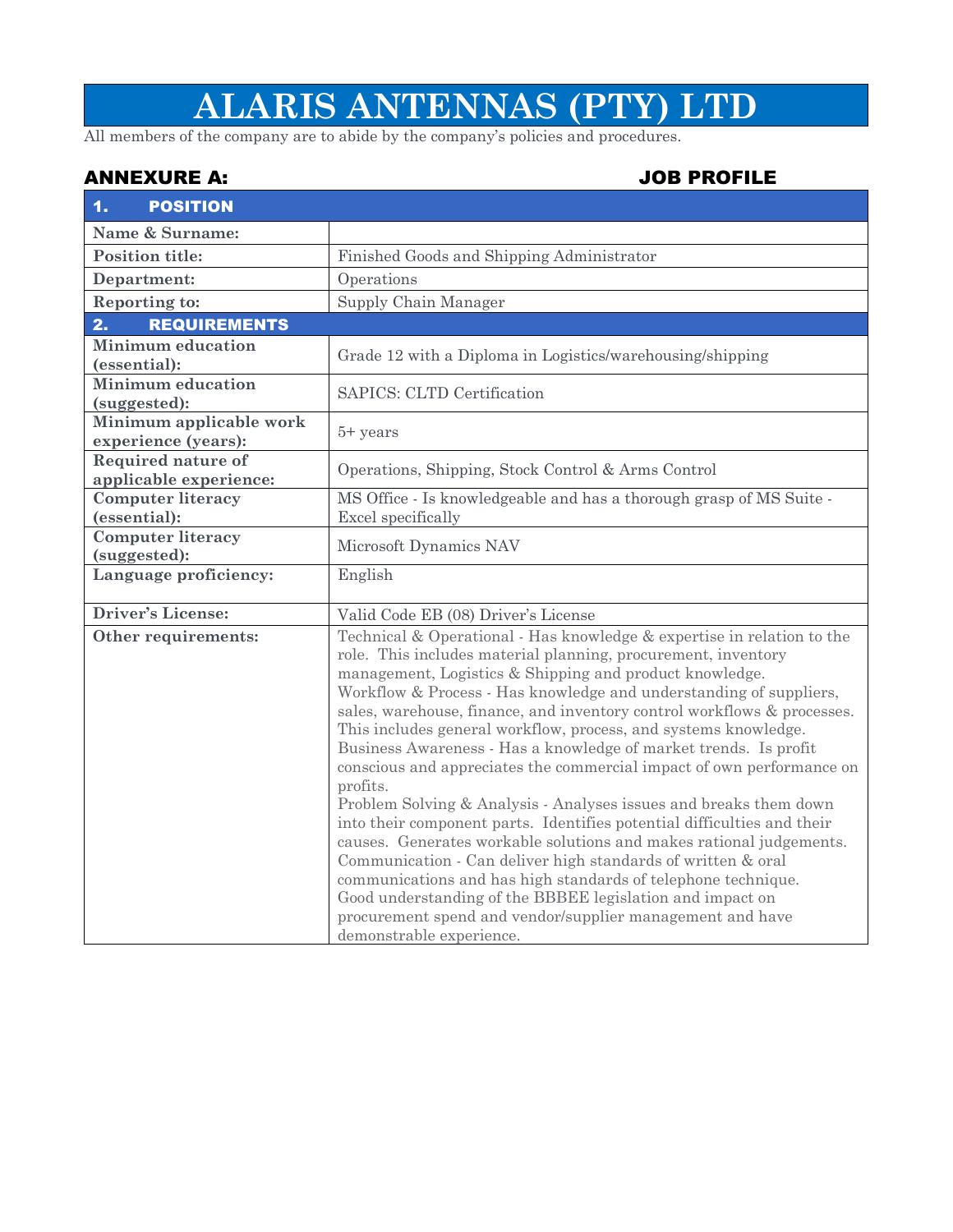| 3.<br><b>KEY PERFORMANCE AREAS, WEIGHTS AND TASKS</b> |     |                                                                                                                                                                                                                                                                                                                                                                                                                                                                                                                                                                                                                                                                                                                                                                                                                                                                                                                                                                                                                                                                                                                                                                                                    |
|-------------------------------------------------------|-----|----------------------------------------------------------------------------------------------------------------------------------------------------------------------------------------------------------------------------------------------------------------------------------------------------------------------------------------------------------------------------------------------------------------------------------------------------------------------------------------------------------------------------------------------------------------------------------------------------------------------------------------------------------------------------------------------------------------------------------------------------------------------------------------------------------------------------------------------------------------------------------------------------------------------------------------------------------------------------------------------------------------------------------------------------------------------------------------------------------------------------------------------------------------------------------------------------|
| Shipping<br>Administration                            | 40% | Responsible for the preparation of quotes for freight, which will involve<br>examining products or materials to estimate quantities or weight of<br>container required for storage and transport.<br>Timeous and accurate administration of all related documentation.<br>Setting up shipping documentation according to Supplier/Client and<br>Alaris' requirements.<br>Requesting Certificates from QA - Config<br>Reviewing invoices to ensure that orders are complete, and the<br>charges are correct.<br>Requesting import/export permits from Config.<br>Liaising with Production and QA on the progress of PRO's<br>Following up with Finance and Sales with regards to Prepayments<br>Packaging and labelling of parcels according to planning schedules<br>Providing routing information and issuing shipping instructions to ensure<br>deliveries arrive OTIF to their correct location<br>Liaising with Drivers, Couriers and Freight forwarders and tracking of goods<br>in-route to their destination ensuring any potential issues are pro-actively<br>resolved to avoid delays<br>Send out shipment confirmation emails to clients.<br>Effectual Supplier Relationship Management. |
| <b>Stores and</b><br><b>Stock Control</b>             | 15% | Ensure that there is sufficient bulk packaging (Boxes, Edge guards,<br>➤<br>strapping and clips, Labels etc.)<br>Ensuring that we have sufficient EUR1s, JCC Certificates of Origin<br>Receive goods from Stores and Production<br>Participate in monthly cycle counts and locations audits<br>➤<br>Investigate stock damages or variances                                                                                                                                                                                                                                                                                                                                                                                                                                                                                                                                                                                                                                                                                                                                                                                                                                                         |
| Local<br>collections and<br>deliveries                | 30% | Co-ordinate local driver(s) daily route.<br>$\blacktriangleright$<br>Implementation of transportation laws and ensure drivers maintain a<br>⋗<br>safe driving record.<br>Operating equipment and machines, such as cars, bakkies, forklifts, etc.<br>➤                                                                                                                                                                                                                                                                                                                                                                                                                                                                                                                                                                                                                                                                                                                                                                                                                                                                                                                                             |
| General                                               | 15% | Implement strategies to increase efficiency, improve customer service,<br>➤<br>reduce / maintain costs and ensure continuous process improvement<br>Ensure adherence to environmental management systems as well as<br>➤<br>compliance to legal regulations.<br>Ensure security of FG environment and maintain access control,<br>ensuring 5S housekeeping standards are always maintained.<br>Oversee any planned maintenance of vehicles and FG machinery and<br>equipment.<br>Performing any other duties that may be deemed necessary to ensure the<br>effective running of the Department and Company.                                                                                                                                                                                                                                                                                                                                                                                                                                                                                                                                                                                        |

**Please note that your responsibilities may change according to company circumstances but that any such changes will be discussed with you prior to implementation. The employee understands that the scope of their duties may vary according to the exigencies of the company's business and the employee will be required to adapt and comply with reasonable changes thereof.**